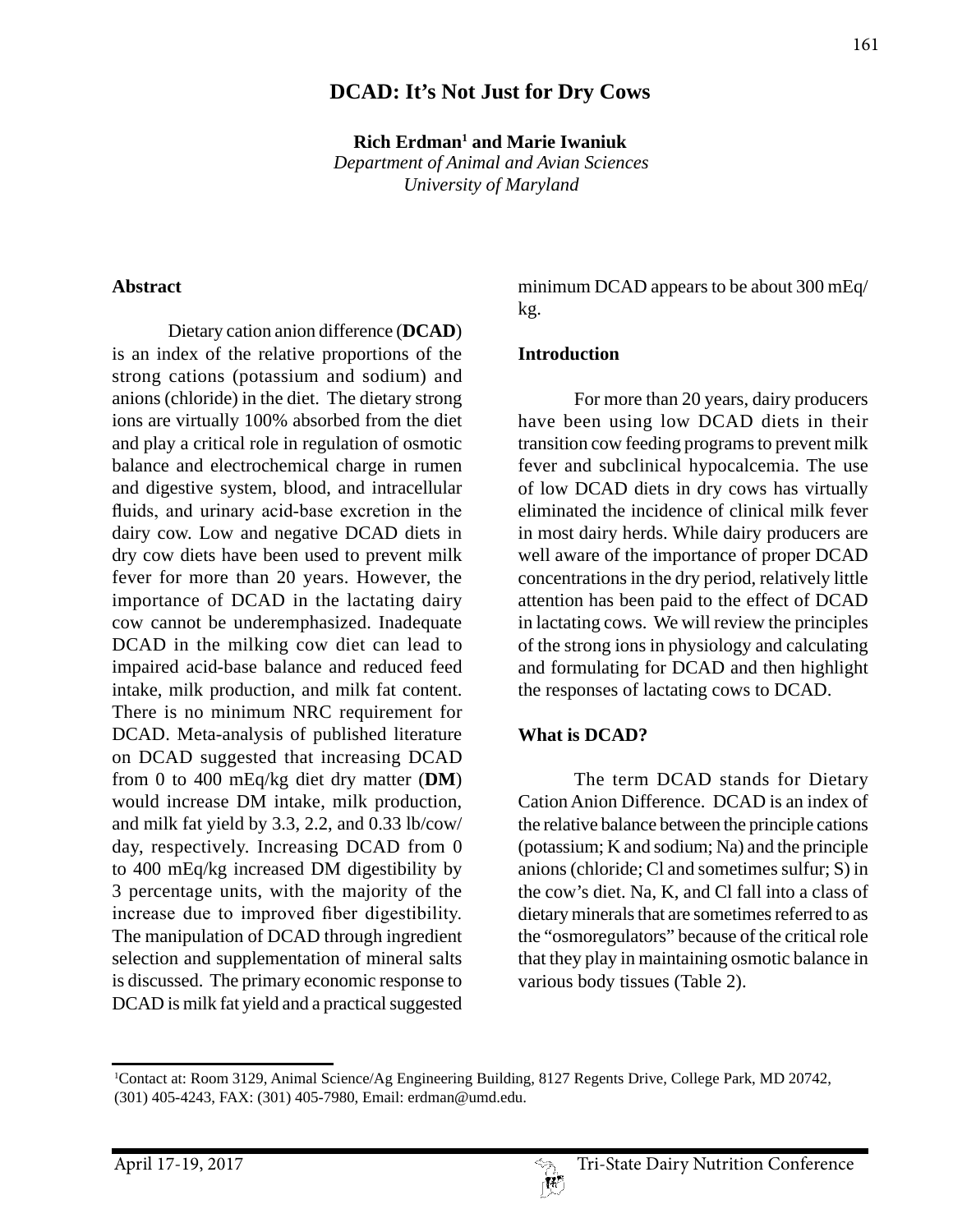In blood, Na is the primary cation and Cl, and to a lesser extent bicarbonate, ions are the primary anions. In the cell, K is the principal cation, while amino acids and proteins with a negative charge serve as the principle anions. Finally, in rumen fluid, a combination of Na and K are the principal cations, whereas volatile fatty acids (**VFA**) that are produced during rumen fermentation serve as the primary anions. These minerals are absorbed from the diet with nearly 100% efficiency and can readily move across the intestinal wall, blood, and cell membranes. Their relative content in these tissues is maintained by a Na-K-ATP pump. They are also important for maintaining osmotic balance in milk and the relatively consistent moisture content (85%) of feces in the cow. Na and K are the primary drivers of urine output. Thus, added intake of these minerals will also increase water intake in the cow. Finally, surpluses of these ions (Na, K, and Cl) in excess of the cow's requirements are regulated through urinary excretion.

There are 2 important principles with respect to the cations and anions: 1) the sum of the cations and anions (equivalent weight basis) should add up to about 300 to maintain a consistent osmotic pressure and maintain water balance between tissues; and 2) the sum of the cations should equal the sum of the anions to maintain neutral electrical charge. These 2 principles are important in understanding the role of DCAD in acid-base balance and urinary excretion of these minerals.

## **The Strong Ion Theory**

Na, K, and Cl are also referred to as the "Strong Ions" because they are absorbed from the diet with nearly 100% efficiency, they remain completely dissociated in solution and physiologically, and any surplus intake from the diet above and beyond the animal's needs will be excreted in the urine. The "Strong Ion Theory

of Acid-Base Balance", first proposed by the Canadian physiologist Peter Stewart (Stewart, 1978) applies to virtually every mammal, including humans. Stewart (1978) referred to the sum of the strong cations minus the sum of the anions as the Strong Ion Difference (**SID**):

$$
SID = Na^+ + K^+ - Cl^-
$$

The SID equation is in fact identical to the simplest DCAD equation that was first developed for poultry and swine that is also referred to as the Mongin (1981) equation. Excretion of strong ions in the urine can be summarized by the following equation where the sum of the cations  $(Na^+, K^+, H^+)$  must equal the sum of the anions (Cl, OH) to maintain electrochemical neutrality:

 $Na^+ + K^+ + H^+ = Cl^- + OH^-$ 

If an animal consumes a diet that is high in cations in relation to anions, (SID or DCAD is positive), its urine must contain additional anions to maintain electrochemical neutrality. Cattle routinely consume diets that are high in K, and the additional base (anion) excreted in the urine is usually the bicarbonate ion. In contrast, cattle consuming diets that are high in Cl relative to K and Na (DCAD or SID is negative), additional cations such as ammonium (**NH4+** ) and other titratable acids are needed to balance the negative charge of Cl. Because of this relationship, animals such as cattle which are typically are fed diets high in cations, will have an alkaline urine ( $pH > 7$ ); whereas, animals that are fed diets that are low in cations will have acid urine ( $pH < 7$ ). This concept is illustrated in Table 3 that compares lactating sows and dairy cows. Pigs, because they consume a low K diet, have an acidic urine; whereas, cows that consume a high K diet have an alkaline urine.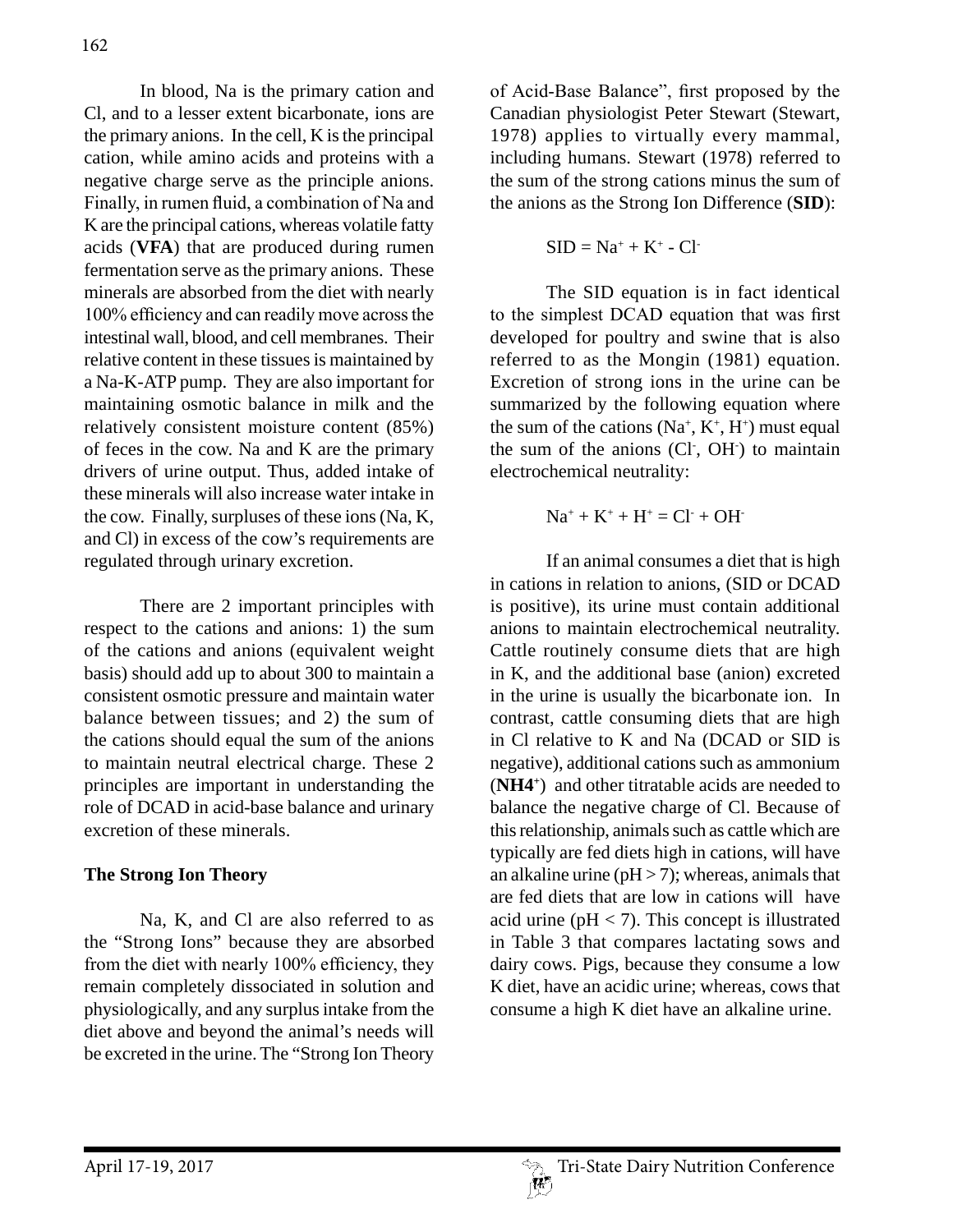#### **How Does DCAD Work in Preventing Milk Fever?**

The initial work on use of DCAD was based on the observation by Scandinavian researchers that cows fed diets that were low in ash content resulted in reduced incidence of milk fever (Ender et al.,1971; Dishington, 1975). Since potassium is a major factor that affects dietary ash content (low ash diets were also low in K), it was found that diets with low DCAD (low K and Na, relative to Cl) reduced not only milk fever but also subclinical hypocalcemia. Since excess dietary Cl is excreted in urine, it requires a corresponding cation to maintain a neutral charge. Low K diets stimulated hydrogen ion (low pH) secretion and the "spilling of calcium"  $(Ca^{+})$  in the urine. In turn, that increased loss of calcium in the urine also increased the cow's metabolic mechanisms for resorption of calcium from bone and intestinal absorption of Ca from the diet such that the cow was able to regulate blood calcium more effectively when the increased demand for Ca in milk production kicked in at the time of calving.

These observations stimulated numerous studies on the use of DCAD to prevent milk fever by Elliott Block (1984) at McGill University in Canada, Jesse Goff and Ron Horst (1997) at the USDA Animal Disease Laboratory in Iowa, and several others. The key points from their work were: 1) diets that were negative in DCAD were effective in preventing milk fever and subclinical hypocalcemia 2) selection of feeds that were low in K and Na along with addition of Cl and sulfate salts were required to achieve a low or negative DCAD diet, and 3) low urine pH was a very useful indicator of the cow's DCAD status.

Probably the most pivotal experiment was a study using Jersey cows by Goff and Horst (1997) where cows were fed diets containing 1.1, 2.1, and 3.1% K with either 0.5 or 1.5% Ca during the dry period. The DCAD across Ca levels was increased from -75 to 430 mEq/kg diet DM with increasing K. Incidence of milk fever increased from 0% in the 1.1% K, 0.5% Ca diet to 80% in the 3.1% K with either 0.5 or 1.5% Ca. It was clear that the low DCAD (low K) diets had a profound effect on incidence of milk fever. Subsequent work looked at the effectiveness of various Cl and sulfate salts to reduce urine pH and it was determined that dietary sulfur was about 60% as effective as Cl in reducing urine pH and preventing hypocalcemia (Goff et al., 2004).

#### **The DCAD Equations**

The simplest calculation of DCAD is referred to as the Mongin (1981) equation that was originally developed for formulation of poultry and swine diets. The formula includes the Na, K, and Cl contents of the diet and an example of DCAD calculations for a diet that meets the minimum (NRC, 2001) requirements for K, Na, and Cl in lactating dairy cows is in Table 1. DCAD is most frequently expressed as either mEq/kg or mEq/100 g feed DM. The difference in magnitude is a factor of 10.

Table 4 shows the various DCAD equations that have been used by dairy nutritionists in diet formulation programs. Each equation is very similar in that they all account for the strong ion (K, Na, and Cl) contents of the diet. The first equation suggested for use in formulating dry cow diets was proposed by Ender (1971). This equation includes dietary sulfur  $(S)$ , which has a +2 valence and therefore in this equation, the sulfur content divided by the atomic weight is multiplied by 2. The inclusion of S in the DCAD formula is only important when dietary S varies. Typically, this is not an issue unless distillers grains (**DDGS**) are a major component of the cow's diet. As stated earlier, the Mongin (1981) equation is the simplest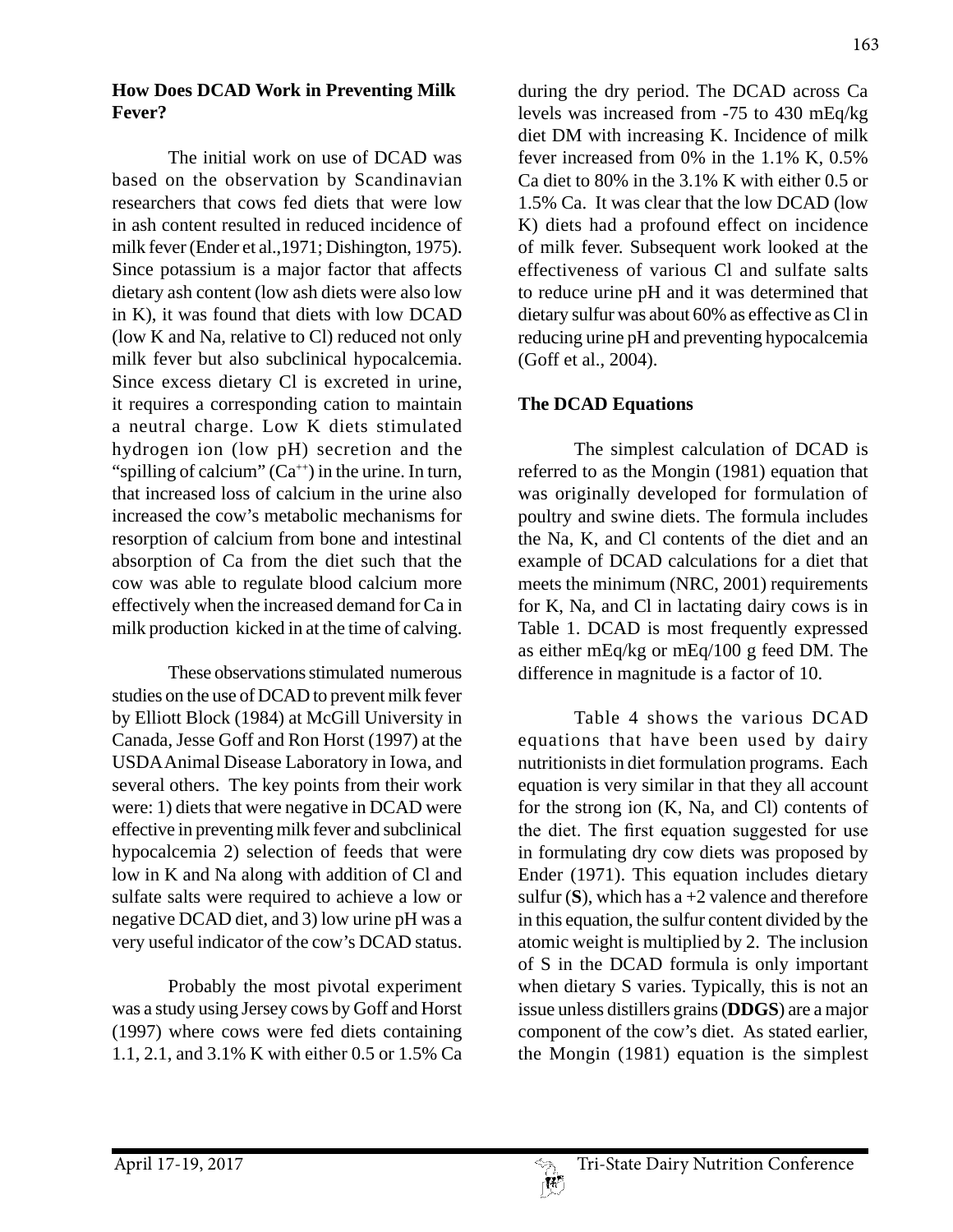equation and is equally effective as long as dietary S does not vary substantially. The NRC (2001) equation is perhaps the most precise and is based on the relative rates of absorption of each of the minerals in the equation. However, very few nutritionists utilize that equation. Finally, the Goff et al. (2004) equation with a 0.6 coefficient for S is based on the relative effectiveness of sulfate salts in reducing urine pH compared to Cl salts. In our opinion, this is probably the most precise of all of the DCAD equations. However, the Ender (1971) DCAD equation still remains the most commonly used one, in spite of the fact that it probably overemphasizes the role of dietary sulfur.

## **DCAD in Lactating Dairy Cow Diets**

Although negative DCAD diets have been fed to dry cows for many years, relatively little work was done on the effect of DCAD in lactating dairy cows until the late 1980's and early 1990's. Work by Tucker et al. (1988) demonstrated that in contrast to dry cows, negative DCAD diets should not be fed to lactating cows and negative DCAD diets resulted in reduced feed intake and milk production. A series of experiments at Georgia (West et al., 1992) and Florida (Sanchez and Beede, 1996) examined the effects DCAD during heat stress. They suggested that increasing DCAD improved feed intake, milk production, and milk fat concentration during heat stress. The importance of DCAD was extensively discussed in the 2001 NRC publication, but no minimal DCAD requirement was established. There simply had not been enough experiments conducted with varying DCAD concentrations to establish a requirement at the time of publication. If one were to feed diets at the minimal requirements for K, Na, Cl, and S, the implied requirement would be around 179 mEq/kg DM using the Ender (1971) equation that includes dietary S and about 304 mEq/kg DM using the Mongin (1981) equation that does not include S in the formula.

The first meta-analysis of DCAD studies in lactating dairy cows was published by Hu and Murphy (2004), where the results of 12 papers involving 17 experiments and 54 treatment means were summarized. Hu and Murphy (2004) estimated that maximum feed intake, milk production, and 4% fat-corrected milk (**FCM**) production occurred at DCAD of 40, 34, and 49 mEq/100 g of feed DM, respectively using the Mongin (1981) equation to calculate DCAD. This study conclusively demonstrated the importance of feeding positive DCAD diets to lactating cows. However, the number of experiments and treatment means available for the analysis were limited. Further, many of the diets in that summary were DCAD negative, with more than 50% of the treatment means from cows fed diets containing less than 304 mEq/kg DM, the theoretical requirement for cows fed diets with the minimum requirements for K, Na, and Cl. Because Hu and Murphy (2004) had chosen to use a quadratic equation to explain the data, only a maximal response to DCAD rather than an optimal response could be determined.

Dietary buffers containing bicarbonate and carbonate salts of K and Na will increase DCAD, and they have been common feed additives in dairy cow diets for more than 50 years. We reasoned that the numerous feeding studies on the use of buffers in the early lactation period and to increase milk fat in low forage diets (Erdman, 1988), along with studies published since 2004 could be used to augment the dataset of Hu and Murphy (2004). Although some of the older publications did not have complete mineral analysis to calculate DCAD, we were able to show that book values from the 2001 NRC software could be used to fill in the missing mineral concentrations and accurately predict DCAD (Iwaniuk and Erdman, 2015).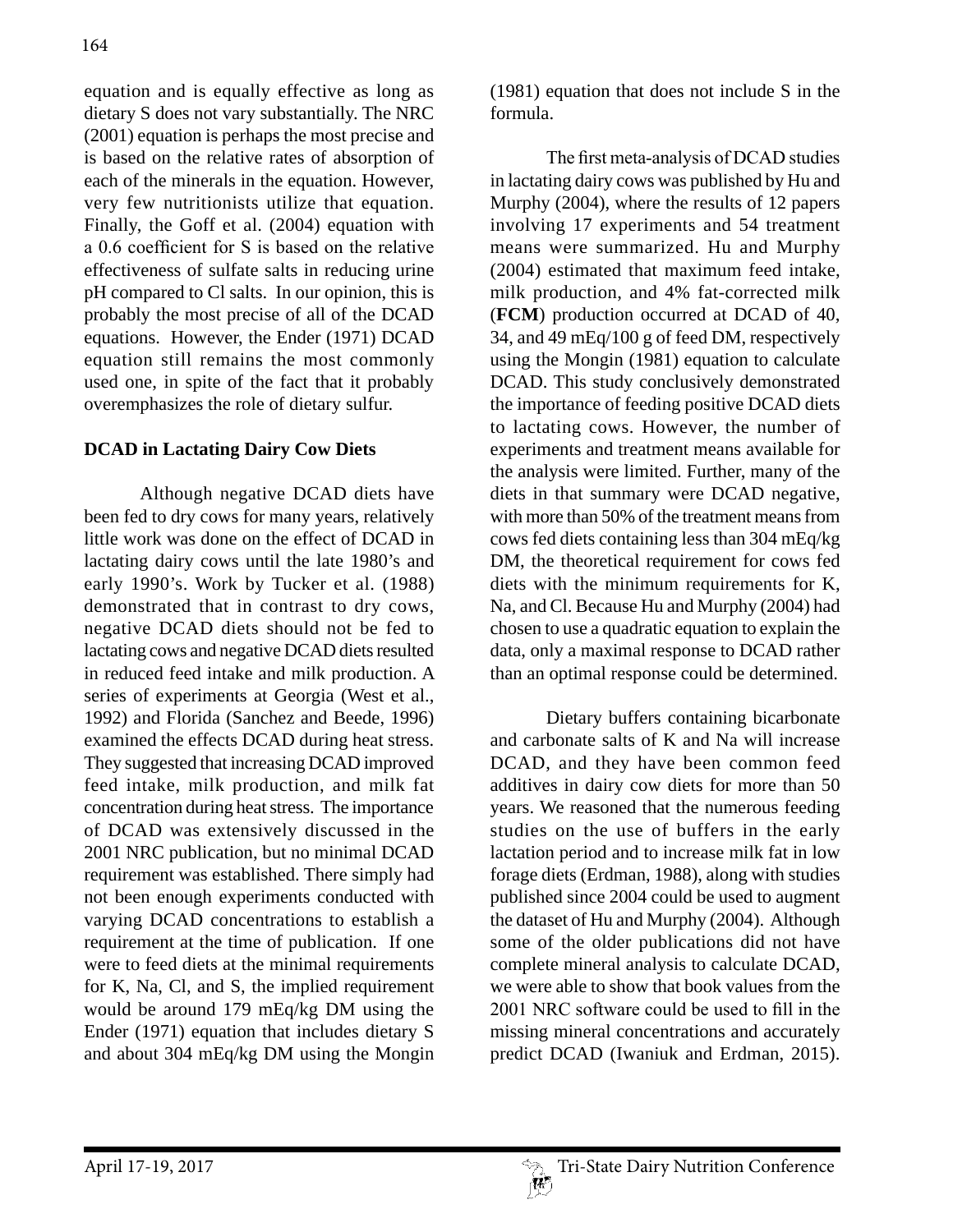The calculated DCAD from those publications was the basis for our recent meta-analysis of DCAD effects in lactating dairy cows (Iwaniuk and Erdman, 2015). A total of 43 articles published between 1965 and 2011 that included 196 treatment means and 89 DCAD treatment comparisons were included in the analysis. The range in DCAD was from −68 to +811 mEq/ kg of diet DM (Ender equation), but the vast majority of diets contained between 0 and 500 mEq/kg of diet DM, which we considered to be the practical range of inference.

Figure 1 (A to D) shows a summary of the dry matter intake (**DMI**), milk production, and milk composition responses to DCAD from that analysis that were fitted to curvilinear and linear response equations. For DMI (Figure 1A), the maximum response was 1.92 kg/day (4.2 lb/day) and 66% and 80% of the maximum DMI responses were achieved at DCAD concentrations of 290 and 425, respectively. Maximum milk production responses (Figure 1B) were small (1.1 kg/day; 2.4 lb/day) with very little response to DCAD above 300 mEq/ kg diet DM. For milk fat percentage and yield (Figures 1C and 1D, respectively), the responses were linear. Every 100 mEq/kg increase in DCAD resulted in a 1 point  $(0.1)$  percentage unit) increase in milk fat percent and a 38 g/day (0.08 lb/day) increase in fat yield. This suggests that fat yield will be the primary economic response to DCAD. Consequently, the 3.5% FCM response was much greater than for milk production alone, and 66% and 80% of the maximum FCM response (4.8 kg/day, 10.8 lb/ day) occurred at DCAD concentrations of 450 and 675 mEq/kg DM, respectively. We consider the 675 mEq/kg DCAD to be outside of the range of inference of this data set. There were no effects of DCAD on milk protein percent or yield (data not shown). In summary, clearly there are intake, milk production, and milk composition responses to DCAD, and these effects need to

be accounted for in diet formulation for lactating dairy cows.

We also looked at the effects of DCAD on rumen pH (data not shown). A 100 mEq/kg DM increase in DCAD resulted in a linear 0.003 unit in rumen pH, such that increasing DCAD from 0 to 500 mEq/kg DM was projected to increase mean rumen pH from 6.31 to 6.46. These results are very consistent with earlier studies on the use of buffers to increase rumen pH and correspond to changes in milk fat percent (Iwaniuk and Erdman, 2015).

With respect to digestibility, increasing DCAD from 0 to 500 mEq/kg DM resulted in a 3.5 percentage unit increase in DM digestibility and a 7.5 percentage unit increase in NDF digestibility (Figure, 2A and B). About two thirds of the increase in DM digestibility was due to increased NDF digestibility. Changes in NDF digestibility of this magnitude are huge and exceed those expected with substitution of brown midrib corn silage for traditional corn silage. Oba and Allen (1999) suggested that a 1-percentage unit increase in NDF digestibility resulted in 0.17 and 0.25 kg/day increases in DMI and 4.0% FCM, respectively. Using Oba and Allen (1999) coefficients and assuming a 7.5-percentage-unit increase in NDF digestibility by increasing DCAD from 0 to 500 mEq/kg, the expected increase in DMI and 3.5% FCM would be 1.3 and 1.9 kg/day (2.9 and 4.2 lb/day), respectively and would account for 75% of the expected increase in DMI and 55% of the expected increase in 3.5% FCM. We concluded that one of the primary modes of action of DCAD is the increase in rumen pH and NDF digestibility.

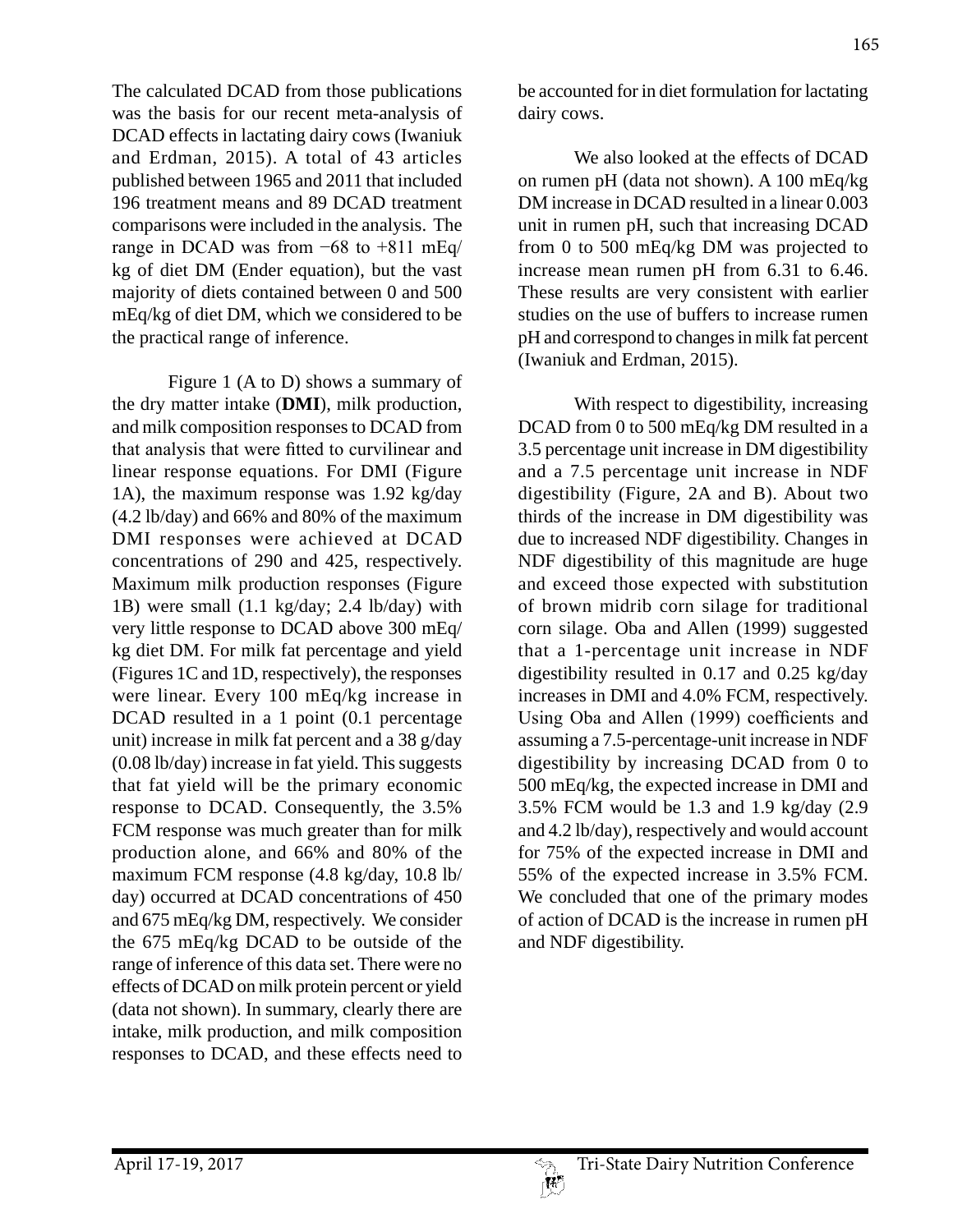## **What is the Optimal DCAD for Lactating Dairy Cows?**

There is no NRC requirement for DCAD, but feeding at the minimal requirements for Na, K, Cl, and S would result in a DCAD of 304 and 179 mEq/kg DM using the Mongin (1981) and Ender (1971) equations, respectively. The difference being the incorporation of S in the DCAD calculation.Table 5 shows a comparison of the maximum DMI milk, and FCM responses from our summary (Iwaniuk and Erdman, 2015) and the earlier analysis of Hu and Murphy (2004). First, the primary economic response to DCAD is milk fat yield, which in combination with a slight increase in milk production drives increased FCM. Secondly, an optimal DCAD concentration is not necessarily the concentration at the maximal response. We prefer to look at DCAD concentrations somewhat below maximum because there is a cost of added mineral supplements to increase DCAD and the cost of increased feed intake caused by increased DCAD. We view a practical minimum as a DCAD of 300 mEq/kg DM (Ender, 1971 equation). This corresponds to two-thirds of the maximum response in DMI and will garner nearly all the added milk production and achieve the majority of the increase in FCM production. After that point, the decision to feed higher DCAD will depend on the cost of supplementation and the added value of the extra milk fat produced.

## **Formulating for DCAD**

Diet formulation for DCAD begins with feed ingredient selection. Table 6 shows a comparison of selected feed ingredients and their relative mineral and DCAD concentrations. The first thing that is apparent is that most feeds have a relatively low Na content and vary substantially in K, and to a lesser extent, Cl and S. Feeds that are high in DCAD, where the

cations (K and Na) are greater than the anions (Cl and S), are usually feeds that are high in K. Feeds like soybean meal, alfalfa haylage, barley, and grass silages that are high in K are also high DCAD feeds. Corn silage, because it is a mixture of the corn plant (stalk and leaves) and grain, is intermediate in DCAD content. Protein supplement, such as DDGS and canola meal are intermediate in K content and are low DCAD feeds because of their relatively high S content. Thus, in selection of feed ingredients for high DCAD, you will normally look for feeds that are high in K content. Feeds like soybean meal and forages, especially alfalfa and small grain silages, will increase DCAD.

Generally, high NDF feeds (forages) are also high DCAD feeds because of their K content. One side benefit of increasing fiber (**NDF**) in the diet to increase milk fat is that this also indirectly increases DCAD. While dairy producers frequently attribute the increase in milk fat when NDF is increased to the added NDF, part of the response is likely due to increased DCAD caused by substitution of low fiber and low DCAD feeds like corn for high fiber and high DCAD feeds like grass or small grain silages.

## **Supplements that can be Used to Increase DCAD**

Once DCAD has been increased through feed ingredient selection, further increases can be achieved by use of mineral supplements. There are a variety of Na and K carbonate and bicarbonate salts that can be used to raise DCAD. Table 7 shows some commonly supplemented K and Na mineral salts used in dairy cattle diets. Please note that common salt (**NaCl**) and potassium chloride (**KCl**) are DCAD neutral since the cation (Na or K) is balanced by a corresponding anion (**Cl**). While salt and KCl are highly available sources of Na,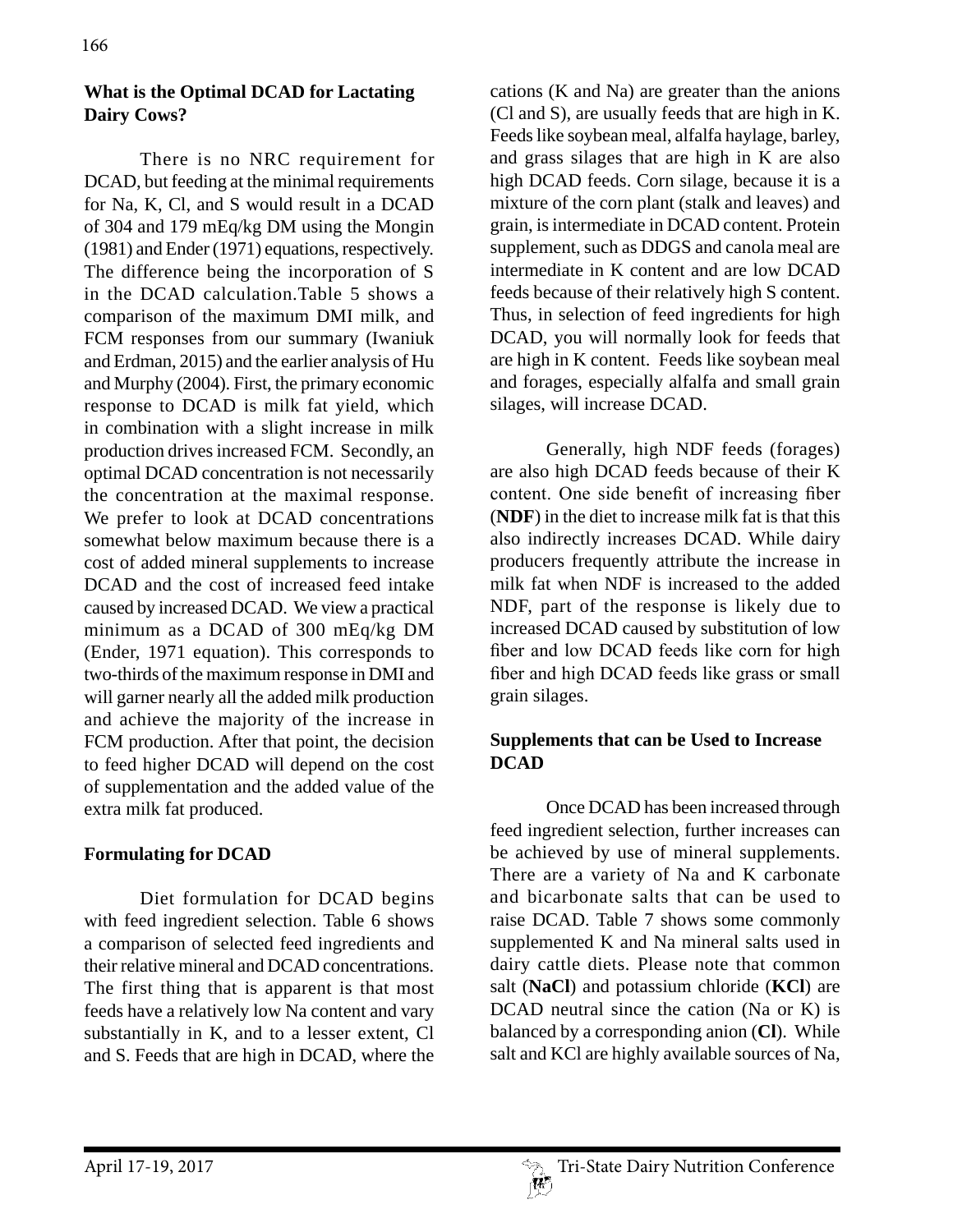K, and Cl, supplementing with these minerals will have no effect on DCAD. In order to raise DCAD, nutritionists must select from mineral supplements, such as potassium carbonate, sodium bicarbonate, or sodium sesquicarbonate. Surprisingly, there is very little difference among these in their relative DCAD content (Table 7). Adding 0.75, 0.83, or 0.75% of commercially available potassium carbonate, sodium bicarbonate, or sodium sesquicarbonate, respectively, to the diet DM will increase DCAD by 100 mEq/kg diet DM. At that point, the choice of supplement is based on cost unless the minimum requirements for sodium and potassium have not been met.

## **Summary**

DCAD is not only important in dry cows but also lactating cows. Optimal DCAD for dry cow diets is typically zero or negative, while feeding low DCAD diets to lactating cows will depress feed intake, milk production, and milk fat concentration. A suggested minimal DCAD for lactating cows is most likely about 300 mEq/ kg feed DM (30 mEq/100 g DM). However, the optimal DCAD will be dependent on the value of the increased milk and milk fat yields, including the primary economic responses to DCAD, the cost of increased feed intake, and the cost of increasing DCAD above the diet's inherent DCAD concentration using mineral supplements.

# **References**

Bennink, M.R., T.R. Tyler, G.M. Ward, and D.E. Johnson. 1978. Ionic milieu of bovine rumen as affected by diet. J. Dairy Sci. 61:315-323.

Block, E. 1984. Manipulating dietary anions and cations for prepartum dairy cows to reduce incidence of milk fever. J. Dairy Sci. 67: 2939–2948.

Dishington, I.W. 1975. Prevention of milk fever (hypocalcaemic paresis puerperalis) by dietary salt supplementation. Acta Vet. Scand. 16:503- 512.

Ender, F., I.W. Dishington, and A. Helgebostad. 1971. Calcium balance studies in dairy cows under experimental induction and prevention of hypocalcaemic paresis puerperalis. Z. Tierphysiol. Tierernihr. Futtermittelkd. 28:233- 256.

Erdman, R.A. 1988. Dietary buffering requirements of the lactating dairy cow: A review. J. Dairy Sci. 71: 3246–3266.

Goff, J.P., and R.L. Horst. 1997. Effects of the addition of potassium or sodium, but not calcium, to prepartum rations on milk fever in dairy cows. J. Dairy Sci. 80:176–186.

Goff, J.P., R. Ruiz, and, R.L. Horst. 2004. Relative acidifying activity of anionic salts commonly used to prevent milk fever. J. Dairy Sci. 87: 1245–1255.

Hu, W., and M.R. Murphy. 2004. Dietary cationanion difference effects on performance and acid-base status of lactating dairy cows: A metaanalysis. J. Dairy Sci. 87: 2222–2229.

Iwaniuk, M.E., and R.A. Erdman. 2015. Intake, milk production, ruminal, and feed efficiency responses to dietary cation-anion difference by lactating dairy cows. J. Dairy Sci. 98:8973–8985.

Mongin, P. 1981. Page 109 in Recent Advances in Animal Nutrition. W. Haresign, ed. Butterworths, London, England.

NRC. 2001. Nutrient Requirements of Dairy Cattle. 7th rev. ed. Natl. Acad. Press, Washington, DC.

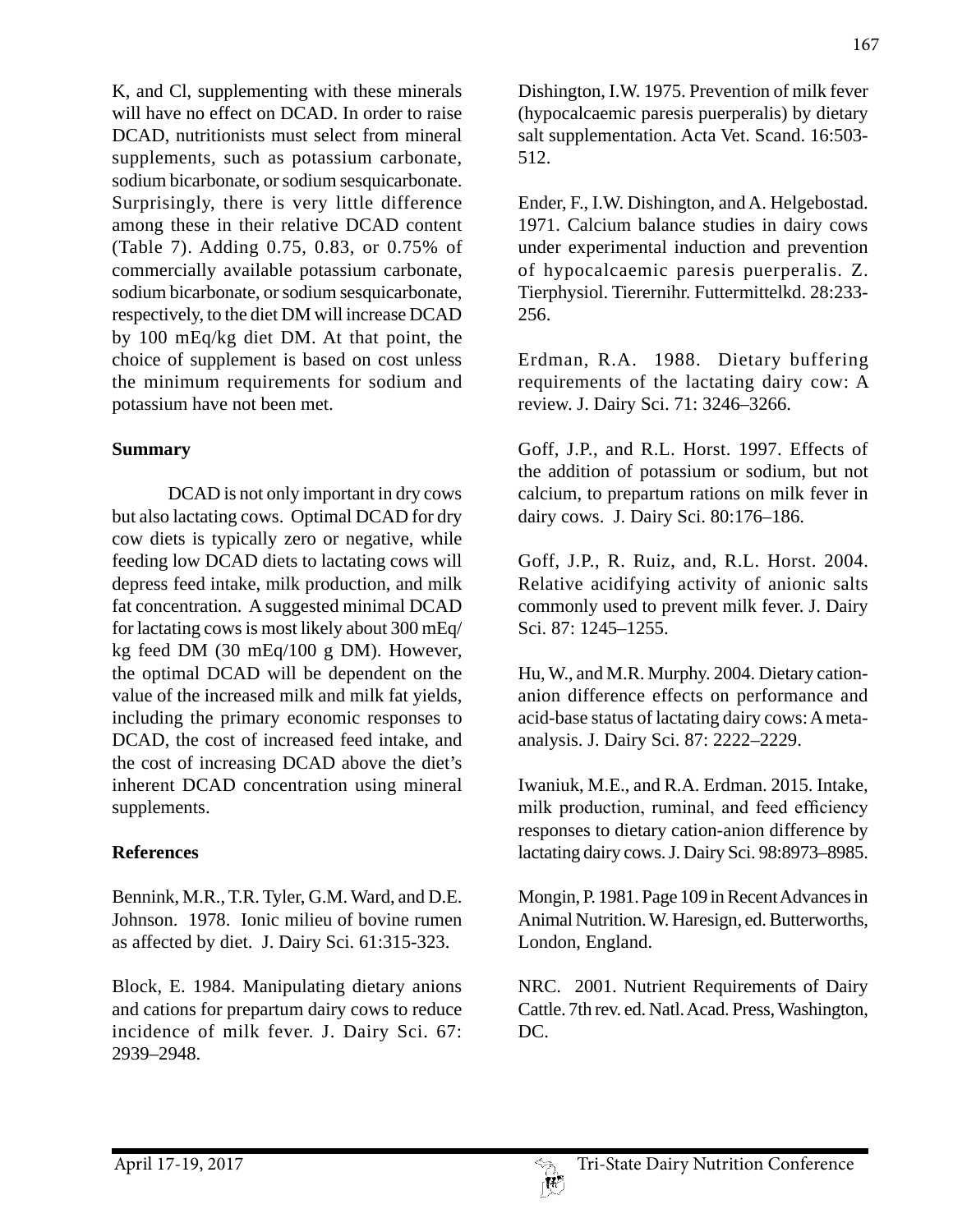NRC. 2012. Nutrient Requirements of Swine. 11th rev. ed. Natl. Acad. Press, Washington, DC.

Oba, M., and Allen, M.S. 1999. Evaluation of the importance of digestibility of neutral detergent fiber from forage: Effects on dry matter intake and milk yield of dairy cows. J. Dairy Sci. 82: 589–596.

Sanchez, W.K., and Beede, D.K. 1996. Is there an optimal dietary cation-anion difference for lactation diets? Anim. Feed Sci. Technol. 59:  $3 - 12$ .

Tucker, W.B., G.A. Harrison, and R.W. Hemken. 1988. Influence of dietary cation-anion balance on milk, blood, urine, and rumen fluid in lactating dairy cattle. J. Dairy Sci. 71:346–354.

West, J.W., K.D. Haydon, B.G. Mullinix, and T.G. Sandifer. 1992. Dietary cation anion balance and cation source effects on production and acid-base status of heat-stressed cows. J. Dairy Sci. 75: 2776–2786.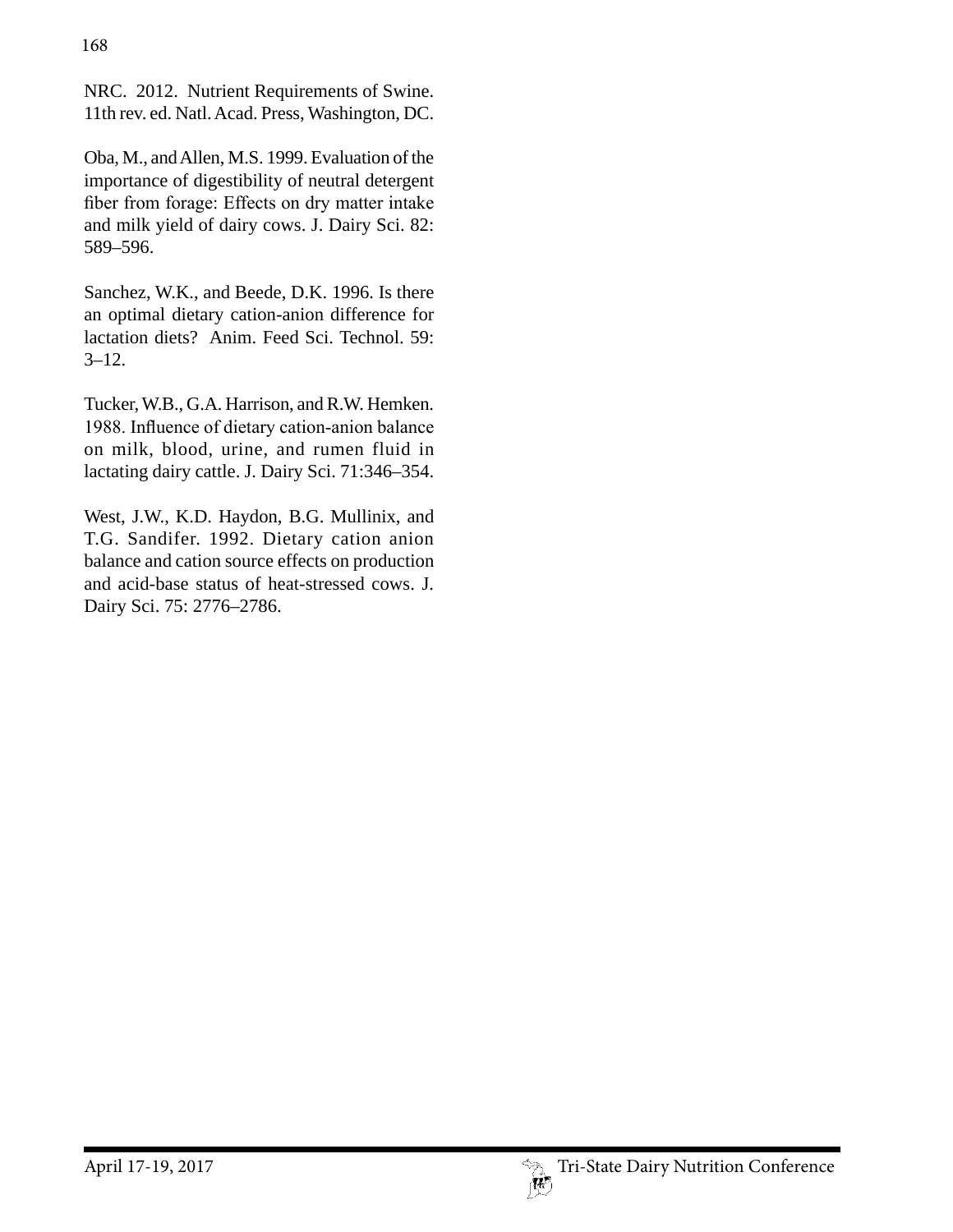| Element | % of DM | g/kg | Atomic Wt., g | Eq./kg | Eq/kg |  |
|---------|---------|------|---------------|--------|-------|--|
| K       | 1.06    |      | 39.1          | 0.271  | 271   |  |
| Na      | 0.23    | 2.3  | 23.0          | 0.100  | 100   |  |
| Cl      | 0.24    | 2.5  | 35.5          | 0.067  | 67    |  |

Table 1. Calculation of dietary cation anion difference using K, Na, and Cl.<sup>1</sup>

 $1DCAD = mEq K + mEq Na - mEq Cl$ ;  $DCAD = 271 + 100 - 67$ ;  $DCAD = 304 mEq per kg DM =$ 30.4 mEq per 100 g DM.

**Table 2.** Principle cations and anions (mEq/L) in body fluids.

| Ion <sup>(charge)</sup>          | <b>Blood</b> | Intracellular | Rumen Fluid      |  |
|----------------------------------|--------------|---------------|------------------|--|
| Sodium $(Na^+)$                  | 145          | 12            | 84               |  |
| Potassium $(K^+)$                | 4            | 139           | 27               |  |
| Chloride (Cl <sup>-</sup> )      | 116          | 4             | 8                |  |
| Bicarbonate (HCO3 <sup>-</sup> ) | 29           | 12            | 6                |  |
| Amino acids and proteins         | 9            | 138           | $(VFA's)$ 105    |  |
| Magnesium $(Mg^{++})$            | 1.5          | 0.8           | 4.2 <sup>1</sup> |  |
| $(Ca^{+})$                       | 1.8          | < 0.0002      | $3.5^{1}$        |  |
| Milliosmoles/L                   | 290          | 290           | 315 <sup>1</sup> |  |

1 From Bennink et al., 1978.

**Table 3.** Comparison of strong ion requirements for lactating dairy cows and sows using the 2001 Dairy NRC and 2012 Swine NRC.

| Mineral           | <b>Lactating Sow</b><br>Requirement, % As Fed | <b>Lactating Cow</b><br>Requirement, % of DM |  |
|-------------------|-----------------------------------------------|----------------------------------------------|--|
| Na                | 0.20                                          | 0.23                                         |  |
| K                 | 0.20                                          | 1.06                                         |  |
| Cl                | 0.16                                          | 0.24                                         |  |
| $DCAD1$ , mEq/kg  | 93                                            | 303                                          |  |
| Expected urine pH | 6.5                                           | 7.5 to 8.0                                   |  |

1 DCAD = Dietary cation anion difference.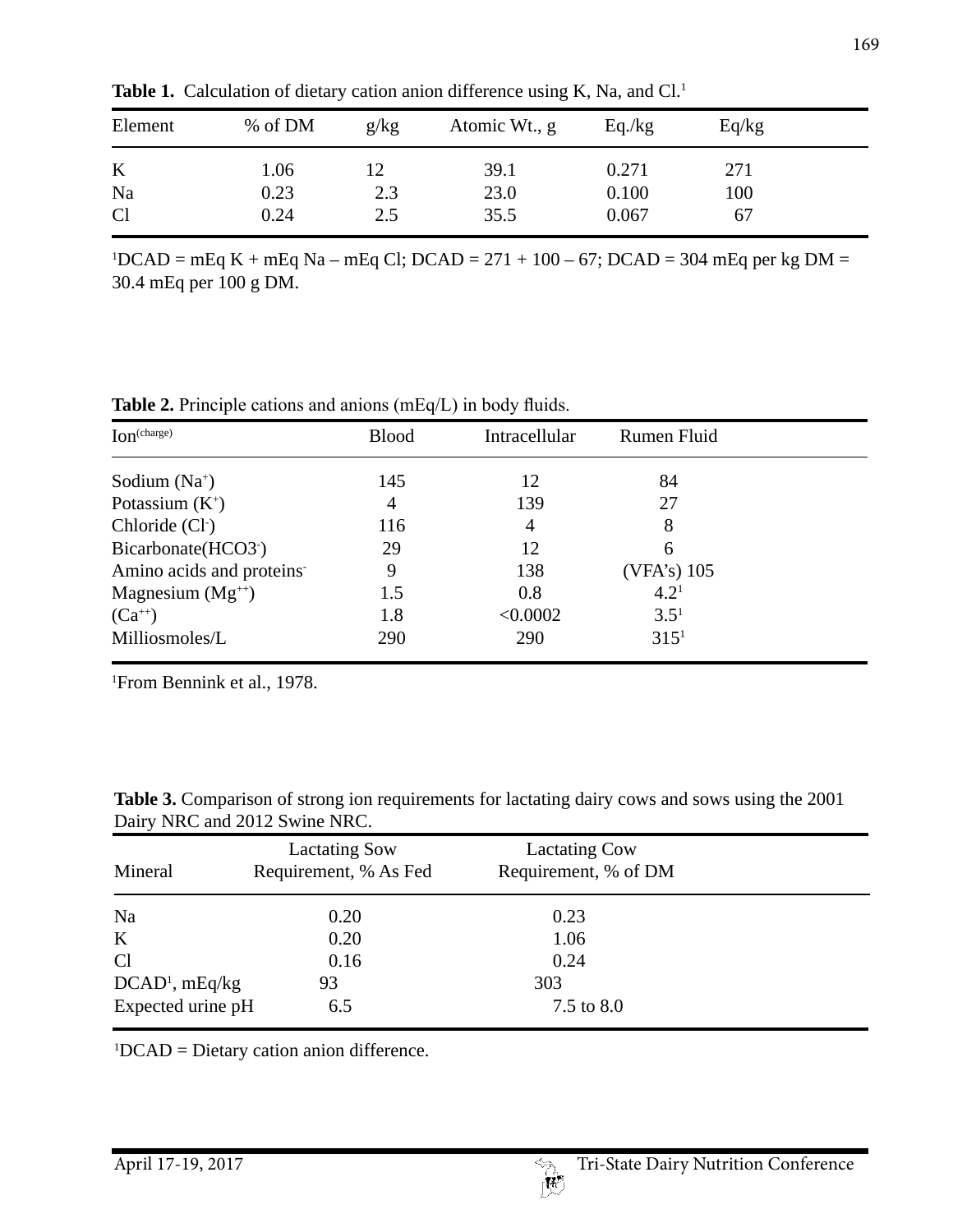| Equation                             | Elements Included:                                                             | $DCAD$ , mEq/kg $DM$ |
|--------------------------------------|--------------------------------------------------------------------------------|----------------------|
| Ender (1971)                         | $Na + K - Cl - S$                                                              | 179                  |
| <b>Mongin</b> (1981)                 | $Na + K - Cl$                                                                  | 304                  |
| 2001 Dairy NRC<br>Goff et al. (2004) | $(Na + K + 0.15 Ca + 0.15 Mg) - (Cl + 0.6 S + 0.5 P)$<br>$Na + K - Cl - 0.6 S$ | 284<br>228           |

**Table 4.** Examples of various DCAD equations used in dairy cattle feeding programs when minerals are fed at NRC (2001) minimum requirements.<sup>1</sup>

1 DCAD = Dietary cation anion difference.

**Table 5.** Comparisons of maximum responses to dietary cation anion difference (**DCAD**); (Ender 1971 equation) from the meta analyses conducted by Iwaniuk and Erdman (2015) and Hu and Murphy (2004).

| Item       | Maximum Response, kg/day | 66% of<br>Maximum | $80\%$ of<br>Maximum | Hu and Murphy (2004)<br>------------- DCAD mEq/kg DM Required ---------------- |
|------------|--------------------------|-------------------|----------------------|--------------------------------------------------------------------------------|
| <b>DMI</b> | 1.92                     | 290               | 425                  | 275                                                                            |
| Milk       | 1.11                     | 150               | 225                  | 215                                                                            |
| <b>FCM</b> | 4.82                     | 450               | 675                  | No Maximum                                                                     |

**Table 6.** Comparison of cation (K, Na) anion (Cl, S), and dietary cation anion difference (**DCAD**) concentrations (mEq/kg DM), along with crude protein (**CP**), and NDF of feed ingredients. DCAD was calculated using the Ender (1971) equation that includes dietary S.

| Feed Ingredient         | Κ   | Na  | Cl     | S      | <b>DCAD</b> | CP, % | NDF, % |
|-------------------------|-----|-----|--------|--------|-------------|-------|--------|
| Shelled corn            | 107 | 9   | $-23$  | $-63$  | 31          | 9.4   | 9.5    |
| Dried distillers grains | 281 | 130 | $-28$  | $-275$ | 109         | 29.7  | 38.8   |
| Soybean meal            | 775 | 13  | $-155$ | $-244$ | 389         | 53.8  | 9.8    |
| Canola meal             | 361 | 30  | $-11$  | $-456$ | $-76$       | 37.8  | 29.8   |
| Corn silage             | 307 | 4   | $-82$  | $-88$  | 142         | 8.8   | 45     |
| Alfalfa haylage         | 775 | 13  | $-155$ | $-188$ | 445         | 22.8  | 36.3   |
| Grass silage            | 795 | 22  | $-181$ | $-131$ | 505         | 18    | 49.9   |
| Barley silage           | 621 | 57  | $-203$ | $-106$ | 369         | 12    | 56.3   |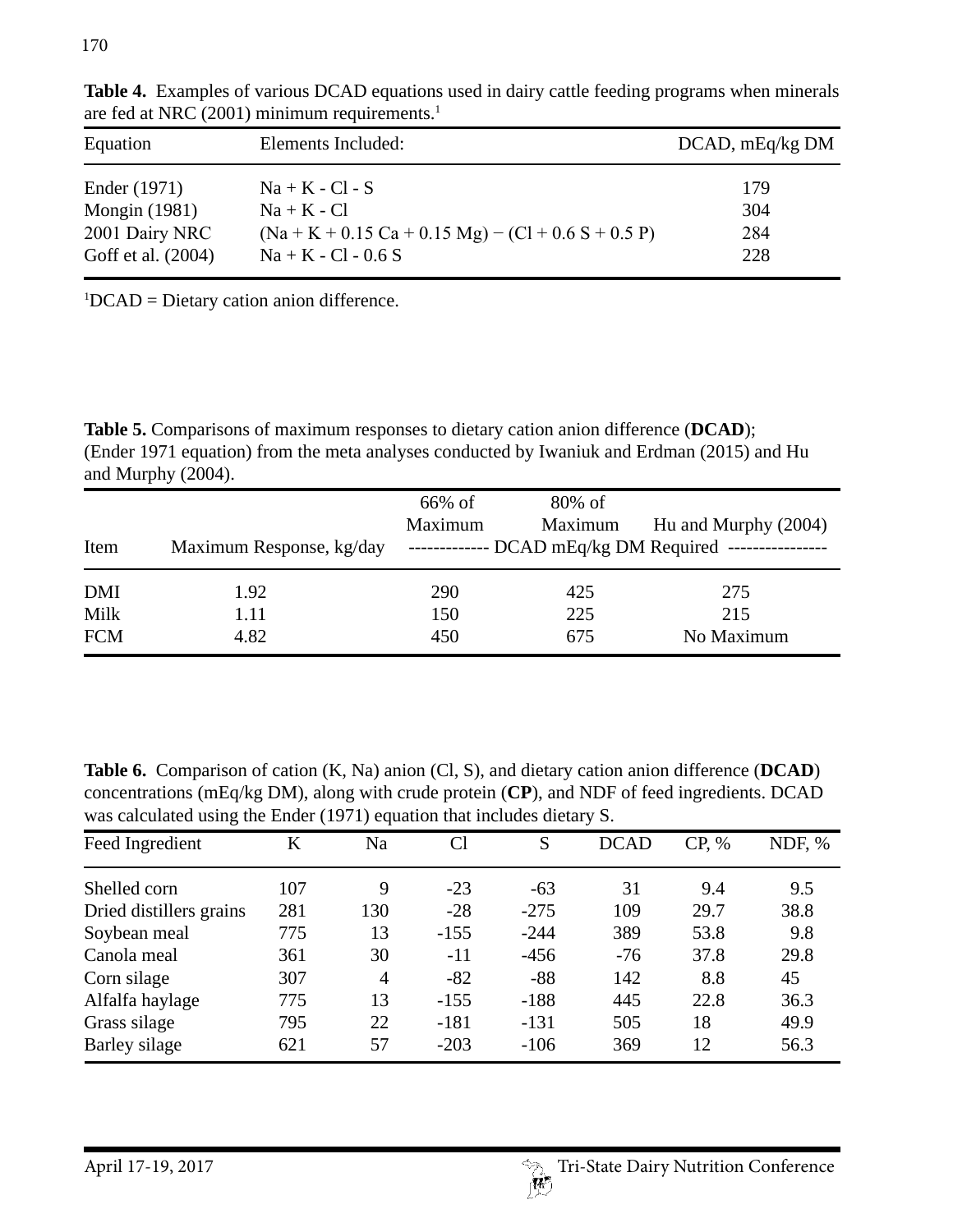| Mineral Supplement                               | K, % | Na, % | $Cl. \%$ | DCAD <sub>1</sub><br>Eq/lb | DCAD,<br>Eq/kg | <b>DCAD</b> |
|--------------------------------------------------|------|-------|----------|----------------------------|----------------|-------------|
| Salt (NaCl)                                      | 0.0  | 39.3  | 60.7     | $\overline{0}$             | $\Omega$       | Neutral     |
| Potassium Chloride (KCl)                         | 52.4 | 0.0   | 47.6     | $\overline{0}$             | $\theta$       | Neutral     |
| Potassium Carbonate $(K, CO3)$                   | 52.4 | 0.0   | 0.0      | 609                        | 1340           | Positive    |
| Sodium Bicarbonate (NaHCO <sub>2</sub> )         | 0.0  | 27.7  | 0.0      | 547                        | 1203           | Positive    |
| Sodium Sesquicarbonate<br>(Na, CO, NaHCO, 2H, O) | 0.0  | 30.5  | 0.0      | 602                        | 1325           | Positive    |

**Table 7.** Composition of sodium and potassium mineral supplements.

1 DCAD - Dietary cation anion difference.